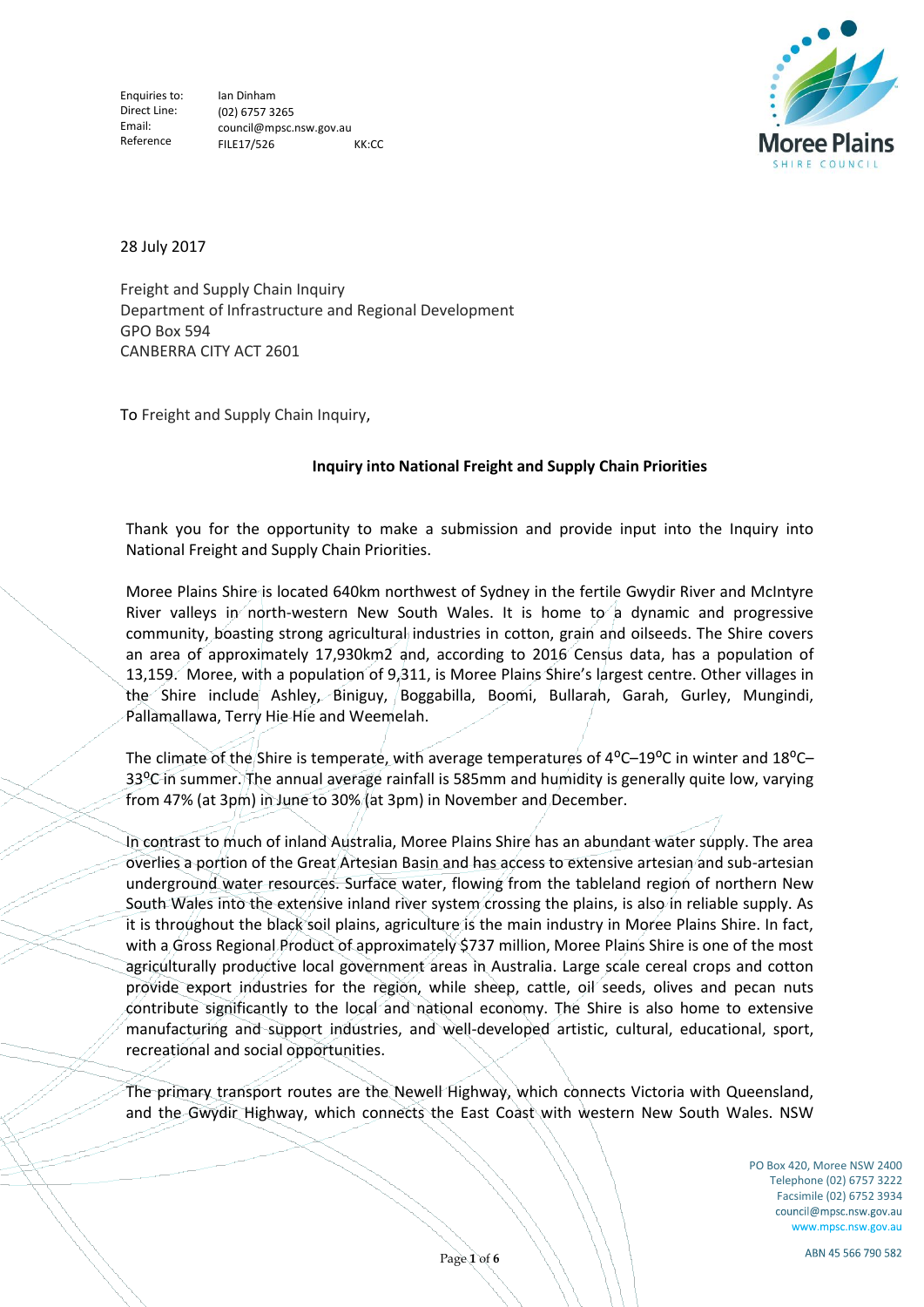Trains, regular air services and the major coach lines provide transport for passengers, and rail services provide seasonal services for the transport of bulk agricultural produce.

## **Air Freight**

Moree Regional Airport is the gateway for business travellers, professionals and tourist as well as providing aviation based support for the agricultural industry. Council's long term goal is to have this facility to a standard matching major airport facilities.

The annual average growth rate in aircraft movements for this period is 6.7% with approximately 11,700 movements in 2012. As stated in the *Moree Regional Airport Master Plan 2014*, freight movements are estimated to account for approximately 4.0% of all aircraft movements at the airport. It goes on further to state that historically freight movements through the airport have grown by an average of 6% per annum and evidence suggests that it will continue to grow at this rate to 1,525 movements by 2033. A further 12% of all movements are related to the agricultural industry activities such as crop spraying with 6,000 movements expected by 2033.

If you would like a copy of the *Moree Regional Airport Master Plan 2014* please let me know and I will organise.

### **Rail Freight**

Rail plays a critical role in providing substantial economic and community benefits to be realised by allowing more efficient movement of freight, reducing congestion on our key road transport corridors, and creating employment opportunities in regional Victoria, New South Wales and Queensland. Efficient rail access provides a range of opportunities for the regions and ensures that Australian agricultural products can be even more competitive in a domestic and global market.

Moree Plains Shire Council welcomes the Federal Government's financial commitment towards the continued development of the Melbourne to Brisbane Inland Rail Project. The Inland Rail will provide a corridor of opportunity between Brisbane and Melbourne via Toowoomba, Moree, Parkes and Albury, linking Australia's state capitals in the north, south, east and west. In addition, the project will improve productivity of the national land freight network and be an enduring economic asset for regional communities in south–east Australia. It will also give industry confidence in investing in regional New South Wales, Queensland and Victoria. This is a gamechanger for our farmers and our Shire.

#### **First and Last Mile**

Moree Plains Shire Council is responsible for over 2,700km of urban and rural roads with approximately 2,000km being unsealed rural roads. The majority of these roads service highly productive agricultural farming businesses that rely heavily on road access to their properties. These first and last mile issues can be up to 100km or more of local rural roads in Moree Plains Shire that need to be travelled before reaching the Newell, Gwydir or Carnarvon Highways.

There is a need to move freight throughout the year and is heavily dependent on access to the local roads that provide access to the farm gate. In Moree Plains Shire there has been a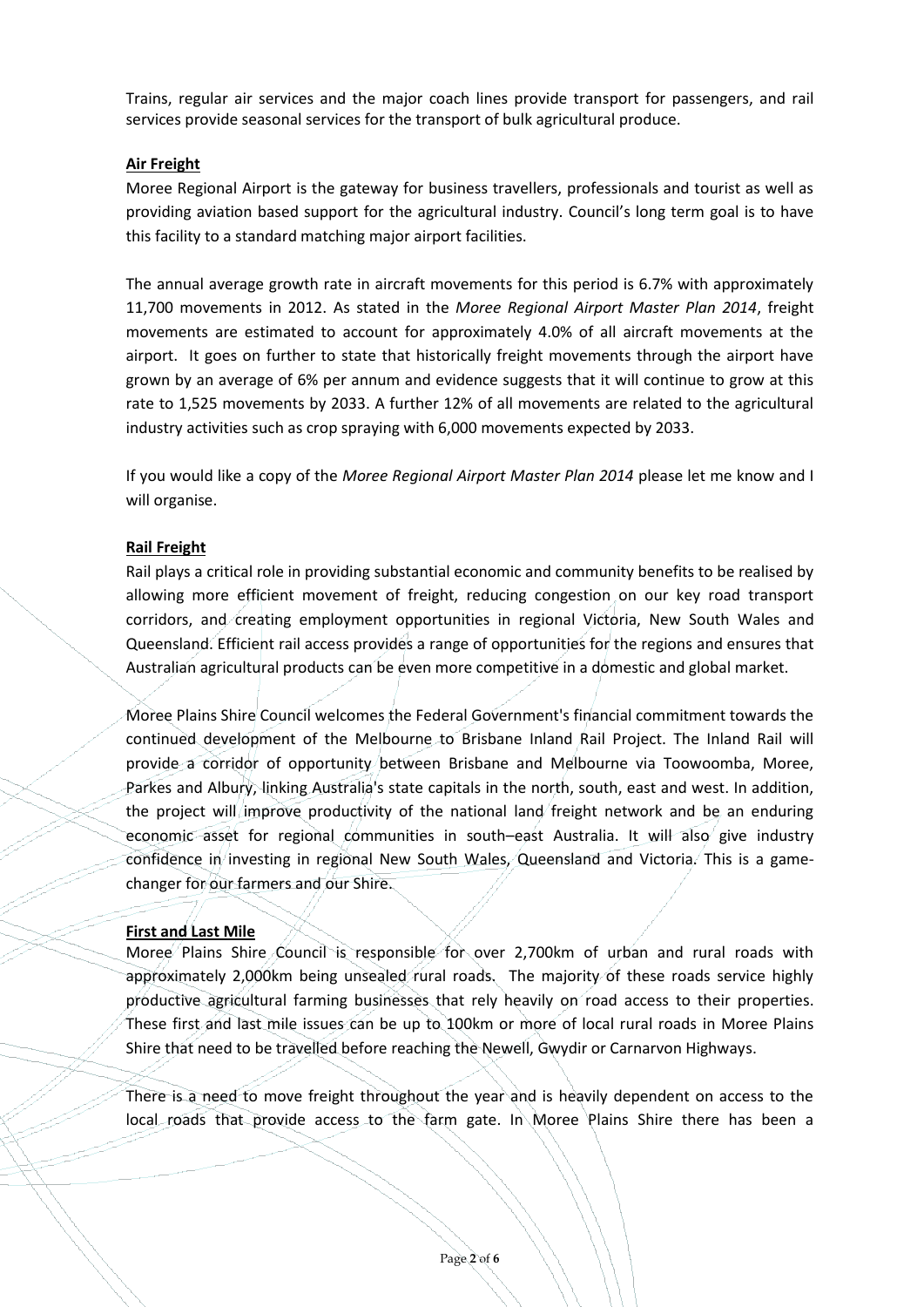progressive change in the way grain is delivered to the receiver with a move away from the traditional seasonal delivery to the local grain receiver (eg. Graincorp, Manildra, GrowFlow and Louis Dreyfus Commodities) to *Just-in-Time* contracts which sees the grain held on property until ready to deliver directly to the ports or other receivers. This results in heavy vehicles up to triple road train size using the local road network all year round with smaller peak periods still being October and November for wheat harvest and April and May for cotton.

Unfortunately limited funding meant that Council in 2010 made the hard decision to inject funds into preserving the sealed road network but limit the level of service to the unsealed road network. This has resulted in the unsealed roads being allowed to return to black soil roads (natural surface) with only general maintenance now being undertaken eg grading and gravelling at critical locations. The unsealed road network no longer is able to meet the needs of the Shire or meet the long term requirements for an effective and efficient freight system.

What does this mean for the supply chain?

- 1) Less reliable road network for the movement of freight to and from the farm gate resulting in local farming businesses being unable to enter into more lucrative deals because of the high risk of not being able to deliver the freight within the contract parameters.
- 2) Increased chance that the road will be impassable during times of wet which means that;
	- a) Suppliers of inputs for productive farming are unable to deliver commodities such as fertiliser, seeds, fuel to the farming businesses
	- b) Trucks are unable to access the farming properties to transport the crop from the field or on farm storage facilities to the receiver or direct to the port
	- c) Staff are unable to access the property for work or local towns to conduct business, medical and education facilities
- 3) Travelling on unsealed roads increases the wear and tear to heavy vehicles and reduces the traveling speed considerably resulting in greater freight costs per tonne compared to areas with a much larger percentage of good sealed roads.

A recent example of where the local road was the weakest link in the supply chain is where local farmers John and Debbie were under contract to deliver grain to the Feedlot at Carrington. Unfortunately, rain during the week prevented them from doing it in the most cost effective manner as the rain lead to the local road being impassable for a number of days. To meet their tight delivery contract timeframe to the feedlot John and Debbie had to transport the grain on the weekend once the road had dried out enough to allow heavy vehicle access. The freight costs for this sale increased because the transport operators and the farm staff loading the grain into the trucks were now attracting penalty rates for working outside their normal operating hours. Stories like this are common on the black soil plains in our area and often farmers are not able to meet their contract deadlines because rain has made the road impassable. Sometimes the road can stay closed for more than a week at a time depending on the rainfall amounts. John and Debbie's property is located 18 km from the nearest highway with 12 of those kilometres being unsealed road.

> PO Box 420, Moree NSW 2400 Telephone (02) 6757 3222 Facsimile (02) 6752 3934 council@mpsc.nsw.gov.au www.mpsc.nsw.gov.au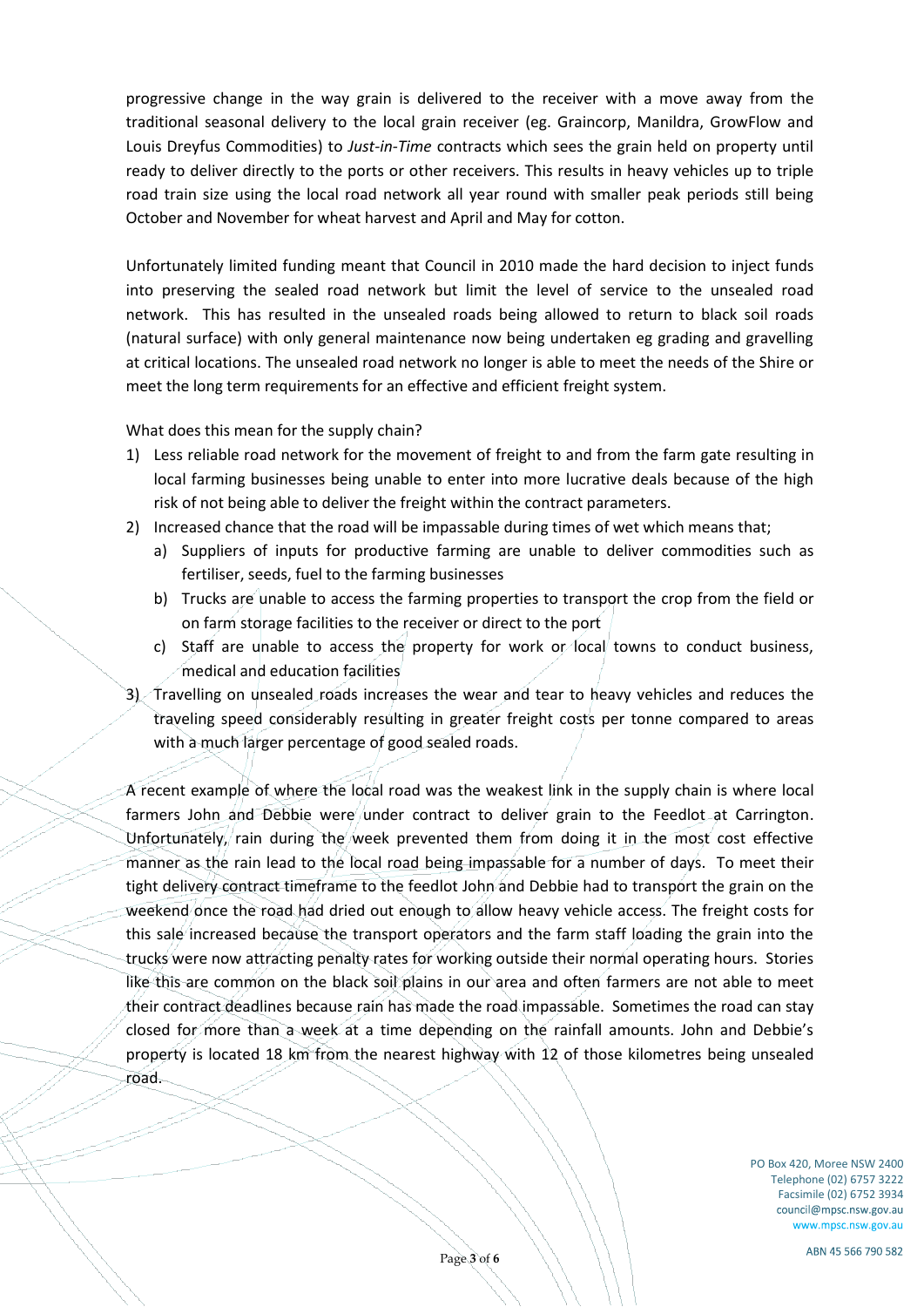Another example is Tallawanta, a 5,000 head cattle feedlot hoping to expand the capacity to 10,000 head. This planned expansion is not currently viable because the unsealed section of Gingham Road can become impassable during rain events, sometimes for weeks at a time. The risk of not being able to receive the much needed commodities required to keep the livestock alive, being unable to fulfil the orders from customers and not being able to receive the continuous supply of livestock for the operation is just too high of a risk.

Information provided to Council from local agricultural businesses suggests that transporting to and from Moree from roads such as Gingham Road is costing approximately \$22/tonne for grain over a distance of 67km while grain transported to and from Goondiwindi from Gingham Road is costing only \$26/tonne over a distance of 160km. The radical price difference between the two is due to the fact that much of the road to and from Goondiwindi is bitumen sealed while the route to Moree has a much longer section of unsealed road.

A local agricultural business located in the vicinity of Carrigan Road (MR507) which runs from the Newell Highway through to Mungindi across the top of Moree Plains Shire is forced to use alternative routes, increasing the travel distance by 40 to 50 kilometres each way, to deliver their produce to the northern markets due to the condition of the unsealed section of Carrigan Road. Often a premium is paid for commodities to be delivered in a specific delivery period. As this is a contractual obligation, failure to deliver during the specific time due to road access issues can lead to financial penalties, at best a loss of premium, at worst could result in losing the contract and damaging the business' reputation. This business utilises the following in a full production year; 1800 grain trucks, 525 cattle trucks, 180 chemical and fertiliser trucks, 460 feed supplement trucks, 400 cotton trucks, 52 fuel trucks and 365 freight carriers and then on top of that there is the movement of light vehicles to and from the properties daily.

A 28,500ha property is located on the unsealed road section of Carrigan Road producing wheat, chickpeas, barley, faba beans, sheep, cattle, cotton and wool. On average 15000 to 20000 tonne of commodities is freighted in 500 road trains from this property yearly plus the following supplies are brought; 25,000 litres of diesel, 700 tonne of fertiliser, \$50,000 worth of chemical, other merchandise such as fencing materials. This business employs five (5) fulltime workers, five (5) casuals which increases to twenty-two (22) workers during harvest plus many contractors, eg. spray rig contractors, header contractors and shearers. The business is forced to pay the contract truck drivers a premium price at harvest time because of the condition of the road, just so they won't leave the job and find a job on a better road. Fat lambs are sold straight to abattoirs and are forward sold and booked into be killed. Unfortunately the condition of Carrigan Road influences their decision not to forward sell and get a premium price because they can be held up and not fulfil their contracts in time which then costs them money.

Another property on Galtymore Road is required to use the regional road Carrigan Road to access the highways. They operate two (2) businesses from the property both involving heavy vehicle and machinery movements on the local road network. They produce and move 3,800 tonnes of grain and 10,500 bales of lint cotton via 290 road train movements annually. In addition they also freight livestock and inputs such fertiliser, chemical and fuel into the property. For their businesses

> PO Box 420, Moree NSW 2400 Telephone (02) 6757 3222 Facsimile (02) 6752 3934 council@mpsc.nsw.gov.au www.mpsc.nsw.gov.au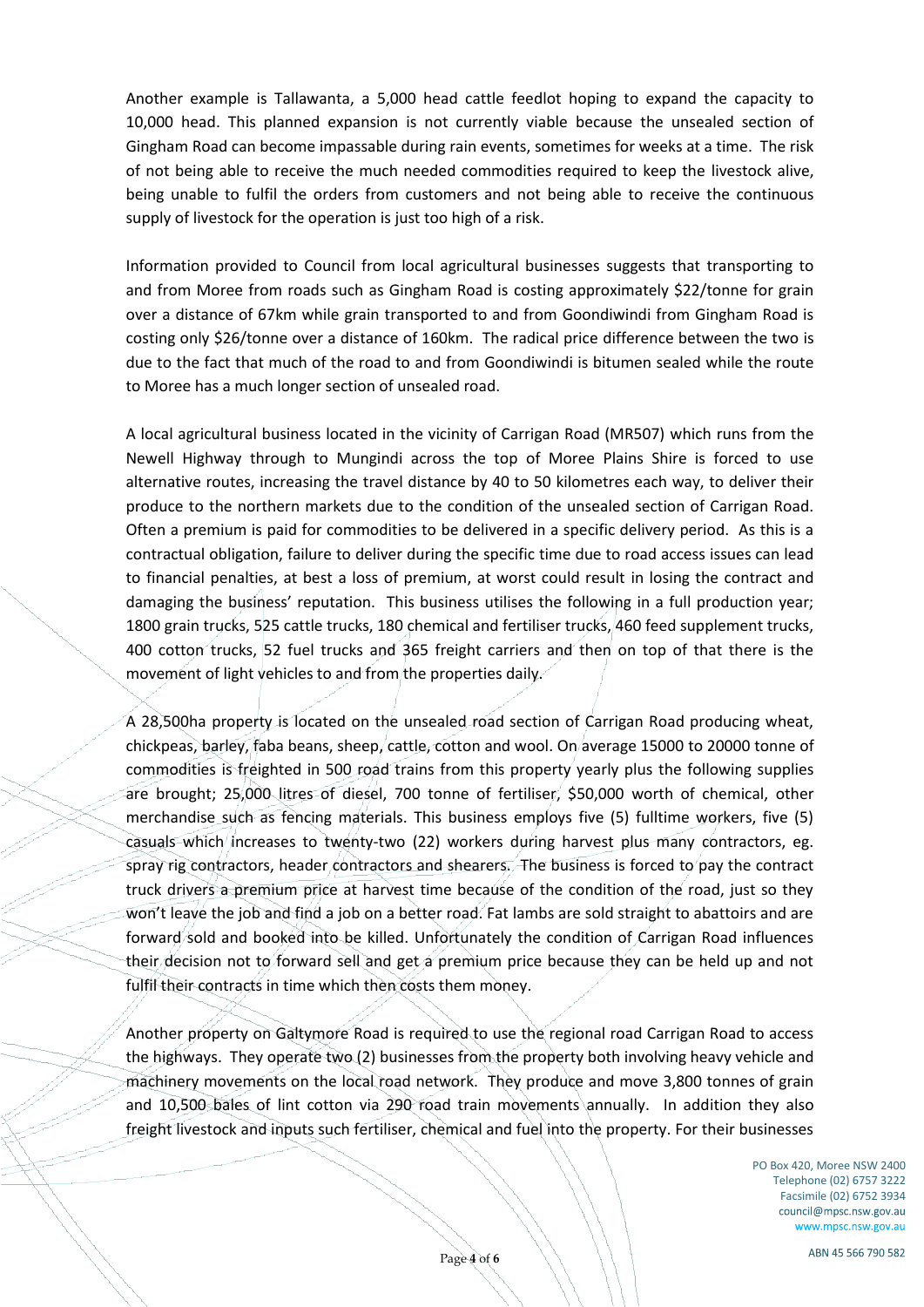to be successful they need to provide confidence to their customers that the goods and services they provide can be delivered on time as per contract agreements. Often this is not possible due to the roads being impassable when it rains. They are disadvantaged because freight contractors charge more to travel unsealed roads compared to sealed roads and the market opportunities are lost due to unreliable roads.

While Council would love to be able to improve our local roads to cater for the ever increasing freight demands we simply don't have the funding to do so.

## **Long Term Strategic Planning**

For Local Government there is a real lack of quantity and quality information that would allow for better strategic planning at the local level. To enable Local Government to plan strategically, we need better access to collated information about:

- Tonnage being transported
- The roads the freight is moving on and when
- Vehicle types carrying the load

Ideally, there needs to be a central database that supports the information and mapping requirements of all levels of government. Ideally Council would like to be able to map product movements within their boundaries showing bad, good or great years and then linking this to the movement directions of the commodities. We know anecdotally this is very much linked to the rainfall and weather patterns, not just within the LGA but regionally and across the state. For example, if it is dry to the north of Moree Plains Shire the grain may head north to feedlots rather than to the ports for export.

Unfortunately strict confidentiality requirements currently prevent Council from obtaining reliable data from other levels of government that would allow a more detailed analysis including mapping of the main freight routes in the Shire. There is no doubt that improvements in data quality and quantity will assist Council in better long term strategic planning for the local transport networks and improve our funding submissions.

# **Funding Opportunities**

The problem seems to be that many local roads do not attract funding from State and Federal governments because the cost benefit ratios do not meet the required level. Many local roads cannot compete with the traffic volumes, population and time savings that many roads in more densely populated parts of our country have. Traffic counts on rural roads can be seasonal, weather affected and determined by the condition of the road in the first place. Funding criteria can also change from year to year. For example the application for "Fixing Country Roads" Round 3 is vastly different to Round 2. This makes it increasingly difficult for councils to plan long-term road improvement projects and to advise their community members, who are reliant on these funding opportunities, which may result in reduced freight costs through time savings and reduced wear and tear to vehicles.